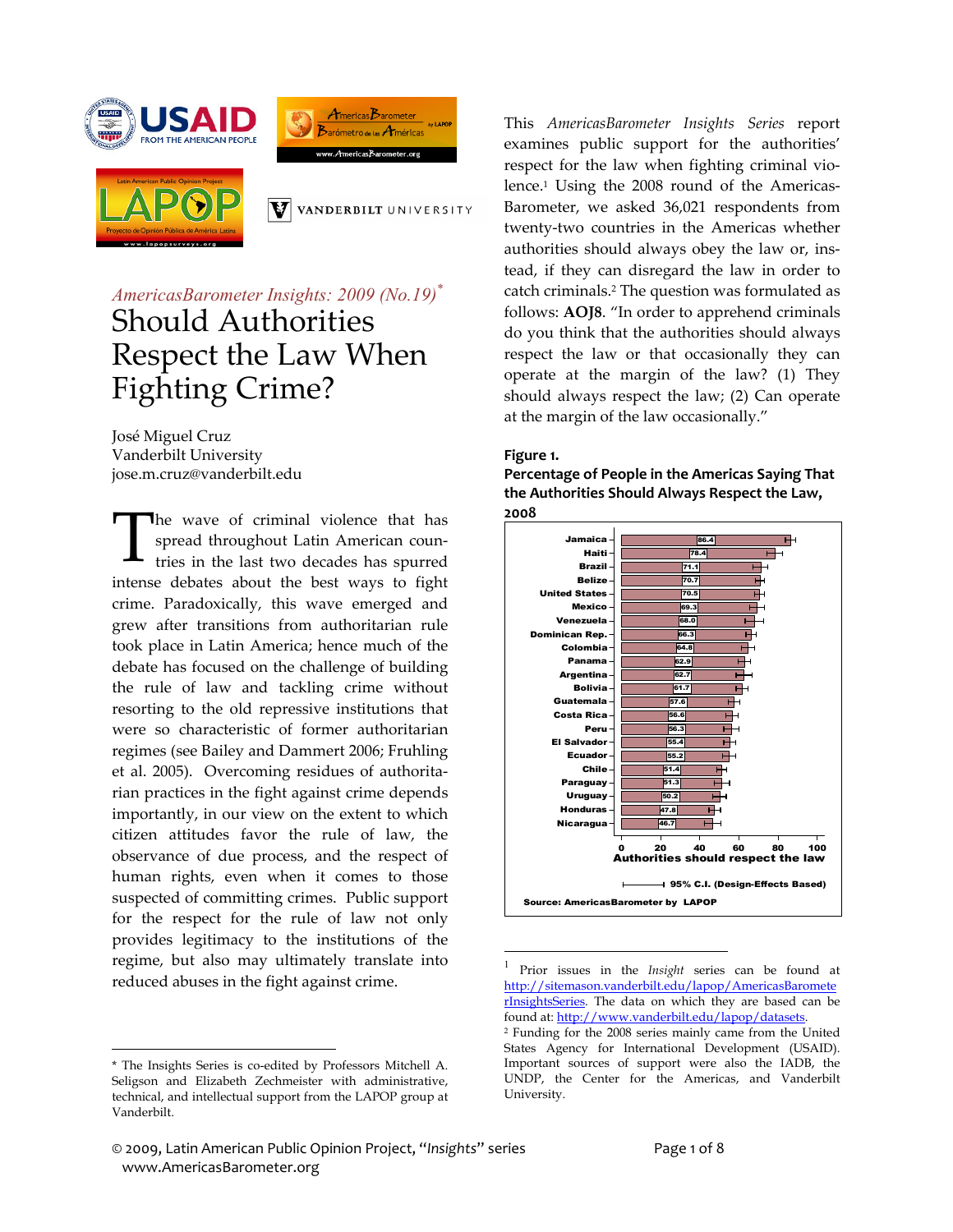In this report, for brevity's sake we will use the term "support for the rule of law" to refer to the opinion that authorities should always respect the law in their efforts to catch criminals.3 Figure 1 shows the percentage of people in each country that support the rule of law in the fight against crime.4 Four points are worth‐noting. First, in sixteen countries in the Americas, a majority (55% or more) said that authorities should always respect the law. Second, despite the apparent overwhelming support for the rule of law in many countries of the region the region, there are important variations across countries: in Jamaica and Haiti, support for the law is higher than 75%, whereas in countries such as Chile, Uruguay, and Paraguay, the citizen's call for respect the law is only slightly higher than the appeal to ignore the law by the authorities. Third, in the Central American countries of Honduras and Nicaragua, the averages tip the balance in favor of disrespecting the law. And fourth, it is interesting to note that the countries that make the top five percentages in favor of the rule of law (Jamaica, Haiti, Brazil, Belize, and the U.S.) do not have a history of predominant colonization by Spain. These findings suggest the possible powerful influence of long‐term cultural origins.

The differences we find across countries, however, might be the result of demographic and socioeconomic patterns that influence the outcome per country, but an examination of the results controlling by age, gender, education, and wealth did not return significantly different results.

## Factors Associated with the Support for the Rule of Law

 $\overline{a}$ 

Which factors are associated with support for the respect of the law in Latin America? More important, which factors erode people's willingness to support the rule of law in authorities' behavior? The recent literature on violence in Latin America has pointed out that the prevalence of skyrocketing levels of crime and public insecurity may erode not only police and judicial systems legitimacy, but also citizens' readiness to comply with the rules of the system (Koonings 2001; Méndez 1999; Whitehead 2002).

In this report we test whether crime and insecurity affect attitudes of support for the rule of law. But before that, we examine the socio‐ economic and demographic factors that lie behind the support for the rule of law. A logistic regression performed on the Americas Barometer 2008 database<sup>5</sup> reveals that gender, age, wealth and education are variables related to support for the rule of law (see Figure 2). <sup>6</sup>

#### **Figure 2.**

 $\overline{a}$ 

**Demographic and Socioeconomic Determinants of Support for the Rule of Law in Latin America, 2008**



In Figure 2, we show graphically the standar‐ dized coefficient of each variable using a dot around the vertical "0" line (in red). If the dot

<sup>&</sup>lt;sup>3</sup> We are aware that the term "rule of law" entails more than authorities observance of the law. Nevertheless, since this behavior is an important component of the rule of law, we will use here the term to abridge the text.

<sup>4</sup> Non-response was 9.7% for this question for the sample as a whole.

<sup>5</sup> All statistical analyses reported in this article were conducted using Stata v10, and they are adjusted to consider the effects of complex sample design.

<sup>6</sup> The analysis includes "dummy" variables for each country included in the overall sample, using Uruguay as the base category.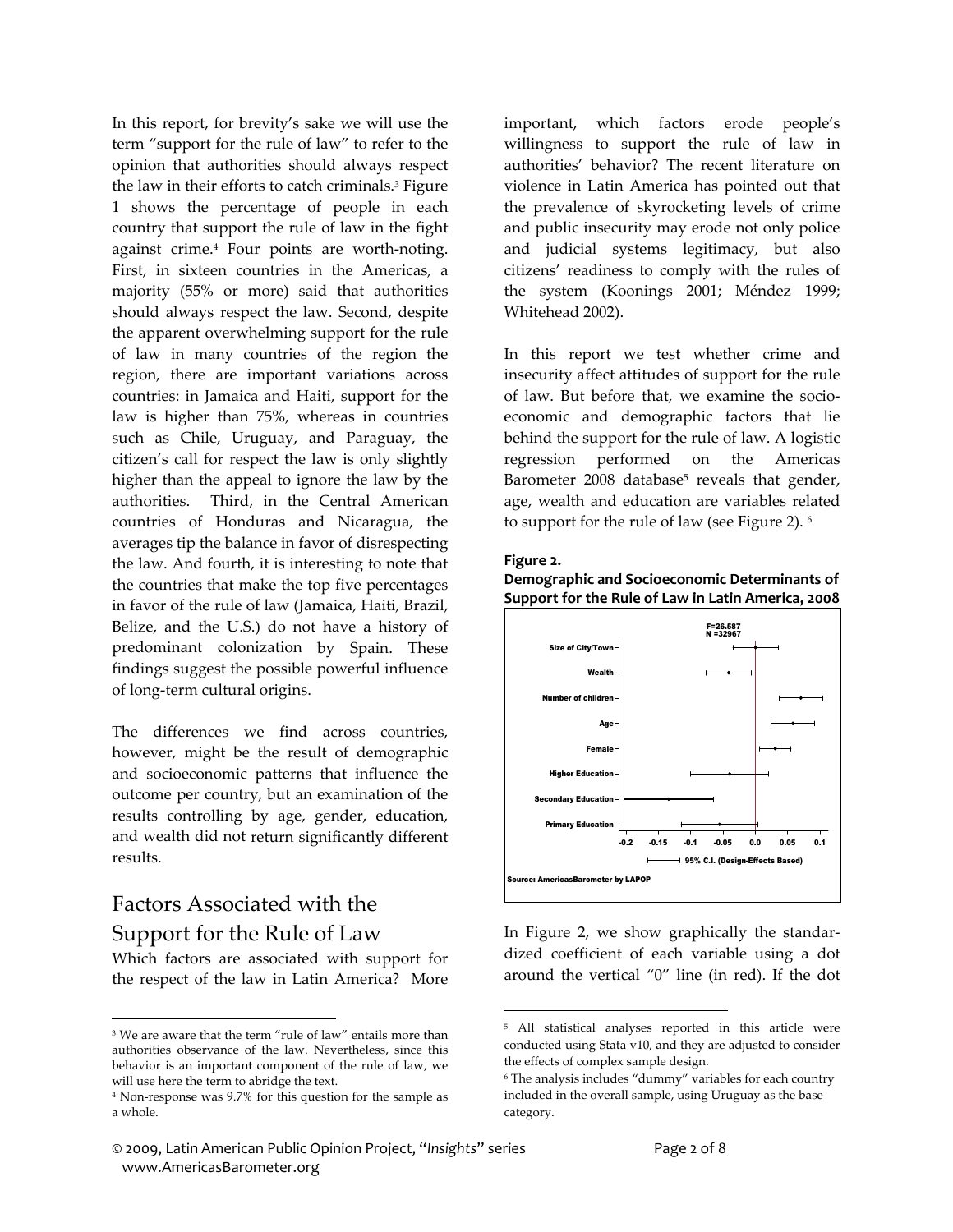falls to the right of the  $0$ " line, it implies a positive impact, as in the cases of "Female", "Age", and the "Number of children." If the dot falls into the left zone of the "0" axis, as in "Wealth" and "Secondary education", it means a negative impact on the dependent variable (support for the rule of law). The horizontal lines crossing each dot represent the confidence intervals: only when the confidence intervals do not overlap the "0" axis we can say the variable is statistically significant (p< .05).

#### **Figure 3.**

**Percentage of People Who Think Authorities Should Respect the Law According to Number of Children, Education Level, and Age, in Latin America, 2008**



In other words, women—more frequently than men—tend to respond that authorities should respect the law when fighting crime. Older people and parents with children are more likely to support the idea that authorities should always respect the law than younger people or persons with no children. And people with secondary education significantly tend to more frequently state that authorities should disre‐ gard the rule of law in order to tackle crime.<sup>7</sup>

Yet, the most interesting relationships are found when regressing citizens' opinion that authorities should respect the law on variables such as support for the system, political tolerance, interpersonal trust, ideology, crime victimization, perception of insecurity, and corruption victimi‐ zation.

#### **Figure 4. Determinants of Support for the Rule of Law in Latin America, 2008**



Figure 4 shows that, holding other variables constant, support for the rule of law increases along with support for the system, political tolerance, and interpersonal trust; while it decreases among people who hold rightist ideology<sup>8</sup>, who have been victims of crime and

 $\overline{a}$ 

<sup>7</sup> Results in figures 3 and 5 show only bivariate relationships. The graphs in these figures do not control by other variables included in the regression models.  $^8\,$  It is important to note, however, that when including the

variable about ideology, the number of cases in the regression decreases significantly because of the high rate of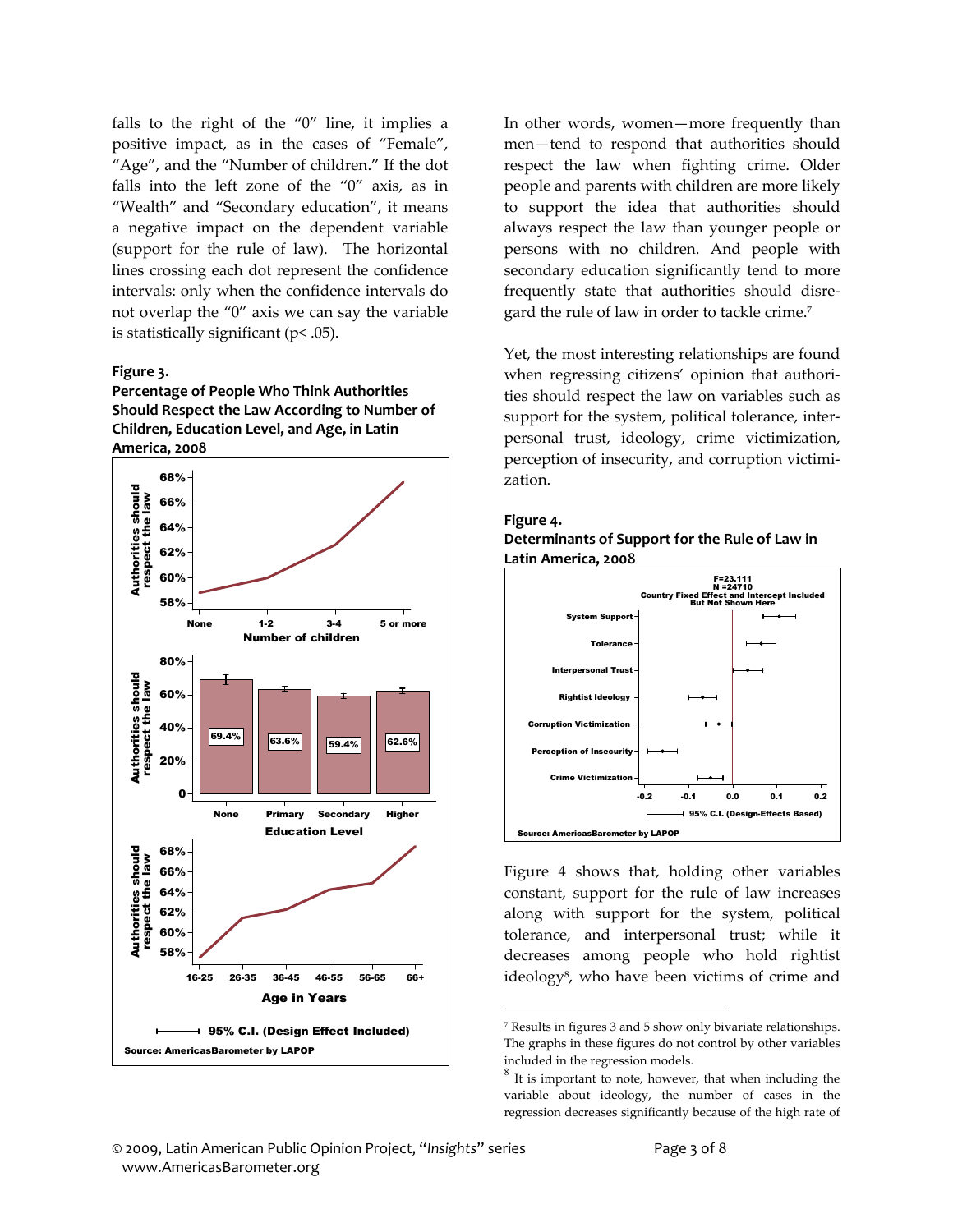corruption, and who perceive high levels of insecurity.

#### **Figure 5.**

**Percentage of People Who Think Authorities Should Respect the Law According to Interpersonal Trust, Perception of Insecurity, and Crime Victimization, in Latin America, 2008**



In other words, the more people support the system as a whole, the more likely they will demand authorities to observe the law in the fight against delinquency. Likewise, the more tolerant people are the more support for the rule of law they will show. Data also show (see

 $\overline{a}$ 

figures 4 and 5) that interpersonal trust boosts the responses in favor of support for the rule of law. Such a finding suggests that trust among the population not only helps to strengthen community bonds fundamental for social capital but also provides support for the rule of law.

There are, on the other hand, a number of variables that impact negatively support for the rule of law. First, rightist political ideology seems to reduce support for the observance of law. People who lean to the right in ideological preferences tended to agree that authorities can act at the margins of legality in order to capture criminals, more than those in the center or left of the ideological spectrum. Second, victims whether of corruption or of crime— also tended to disregard the respect of law by authorities. AmericasBarometer 2008 shows that crime victimization and corruption victimization erode support for the rule of law in the Americas. In the case of crime victimization the idea of authorities respecting the rule of law drops from 63.3% among no‐victims to 55.8% among victims. These results suggest that countries with high levels of violence and corruption may also face citizen's cynicism toward laws, and their authorities may feel unbound by legal restraints in fighting criminal violence.

But the most significant factor undermining support for the rule of law across the Americas is citizens' perceptions of insecurity. As shown in Figure 5, insofar as people feel insecure in their neighborhood, support for the rule of law plummets in the Americas. Insecurity destroys confidence in the legal procedures and boosts attitudes that support extralegal activities in the security institutions.

## Policy and Program Implications

How do we reduce support for extralegal activities in the institutions that provide public security and supervise order? How do we ensure that policemen and the military observe

<sup>&</sup>quot;no response" in the ideology question (24.7%). Yet, we decided to keep this variable in the regression to show the importance of political ideology on weighing the importance of the rule of law.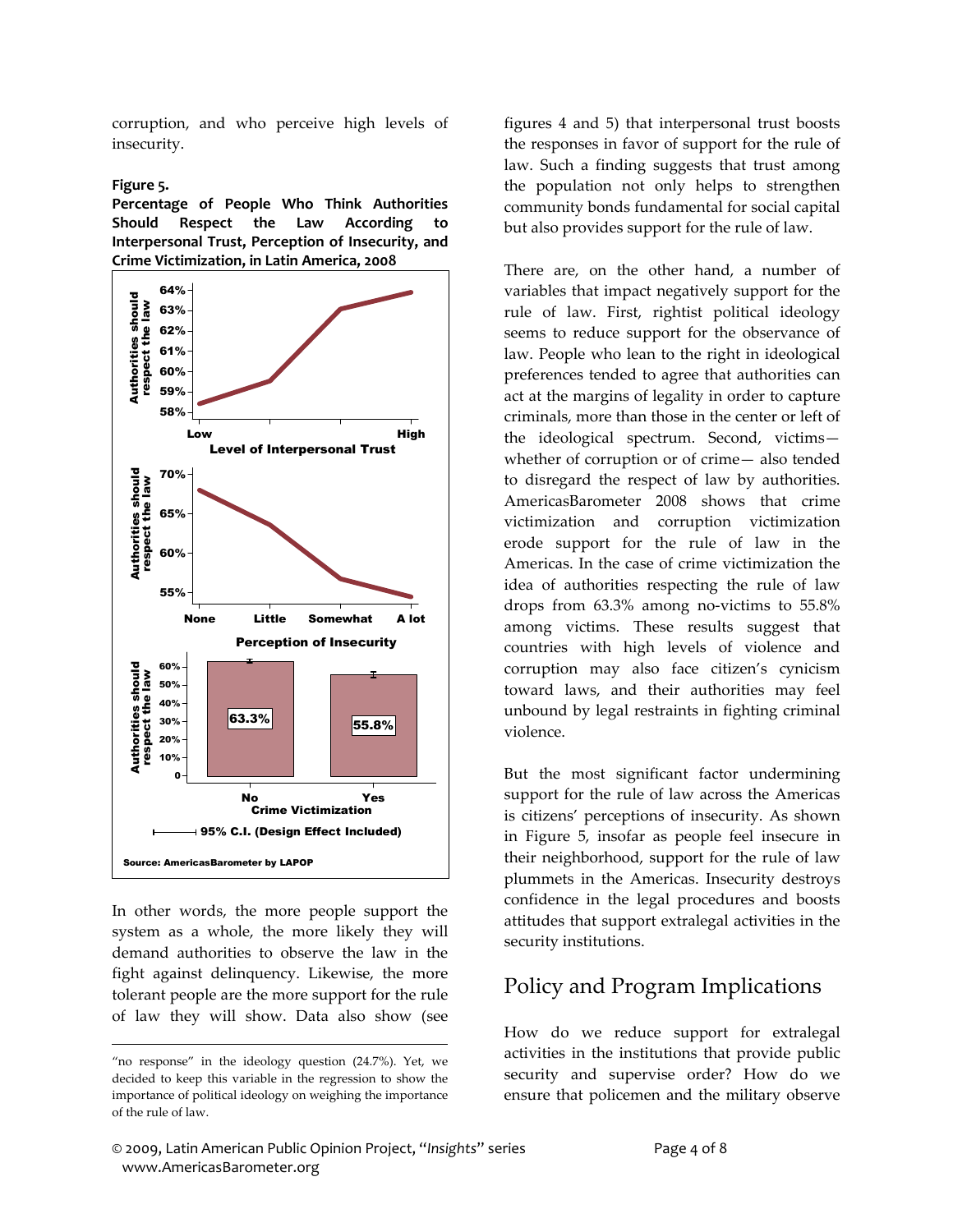the law in the fight against crime? This report of the AmericasBarometer *Insights* series provides some hints for policy-makers and democratization program managers interested in reducing public support attitudes for extralegal actions in the public sphere.

First, it is important to deal with perceptions of insecurity. Insecurity not only erodes public trust, it also erodes support for the rule of law. Although the control of perceptions of insecurity is always a complex task, the results shown here suggest that controlling feelings of insecurity and—what criminologists have termed—"moral panic" is an important goal in the construction of the rule of law. Of course, it is difficult to reduce insecurity when crime is rife, but the literature has also shown that perceptions of insecurity do not always run parallel to real crime trends. Often, panic is sown by the media, which build viewers and readers by following the maximum: "if it bleeds it leads." Policy‐ makers could significantly advance their agendas in the strengthening of democratic security institutions by finding ways to communicate important facts about crime, and crime prevention, while also being vigilant with respect to the sensationalization of crime in the media in order to provide a more balanced perspective that might then counter such sensationalized stories. In so doing, they can contribute to institutional building by educating the public, and especially the media, about the real situation of crime and violence in the country, both the bad and good sides of the issue. A trusted system of information that feeds responsible measures is far better than alarming calls to crusades.

Scholarship across several social science fields suggests that, while individuals may have a tendency to express intolerance when responding to threat and fear, the encouragement of thoughtful reflection and/or reminders of core democratic values can counter such tendencies (see e.g., Merolla and Zechmeister 2008). So, when presenting information about rampant crime, it is beneficial to a climate of tolerance that elites not only present a balanced perspective, but also remind the public about the core democratic values that undergird democratic political systems.

Second, the results shown here have also suggested the importance of interpersonal trust in the commitment to legal procedures. A community that trusts itself, that establishes strong bonds of constructive cooperation, is a strong promoter of legality and an effective deterrent of extralegal activities by the authorities. As we have seen in previous *Insights* reports, problems such as police abuse and corruption by public officials are still problems that pervade some Latin American countries; the promotion of interpersonal trust at the community level could play an unexpected but constructive role in advancing the rule of law in the Americas. Much of the programming effort, beyond that directed at the media, needs to focus on communities and the way local trust and aversion to panic can be established.

## References

Bailey, John, and Lucía Dammert, eds. 2006. *Public Security and Police Reform in the Americas*. Pittsburgh, PA: University of Pittsburgh Press.

Fruhling, Hugo, Joseph Tulchin, and Heather Golding, eds. 2003. *Crime and Violence in Latin America: Citizen Security, Democracy, and the State*. Baltimore, MD: The Johns Hopkins University Press.

Koonings, Kees. 2001. Armed Actors, Violence, and Democracy in Latin America in 1990s: Introductory Notes. *Bulletin of Latin American Research* 20 (4):401‐408.

Méndez, Juan E. 1999. Problems of Lawless Violence: Introduction In *The (Un)Rule of Law and the Underprivileged in Latin America*, edited by J. E. Méndez, G. OʹDonnell and P. S. Pinheiro. Notre Dame: University of Notre Dame Press.

<sup>©</sup> 2009, Latin American Public Opinion Project, "*Insights*" series Page 5 of 8 www.AmericasBarometer.org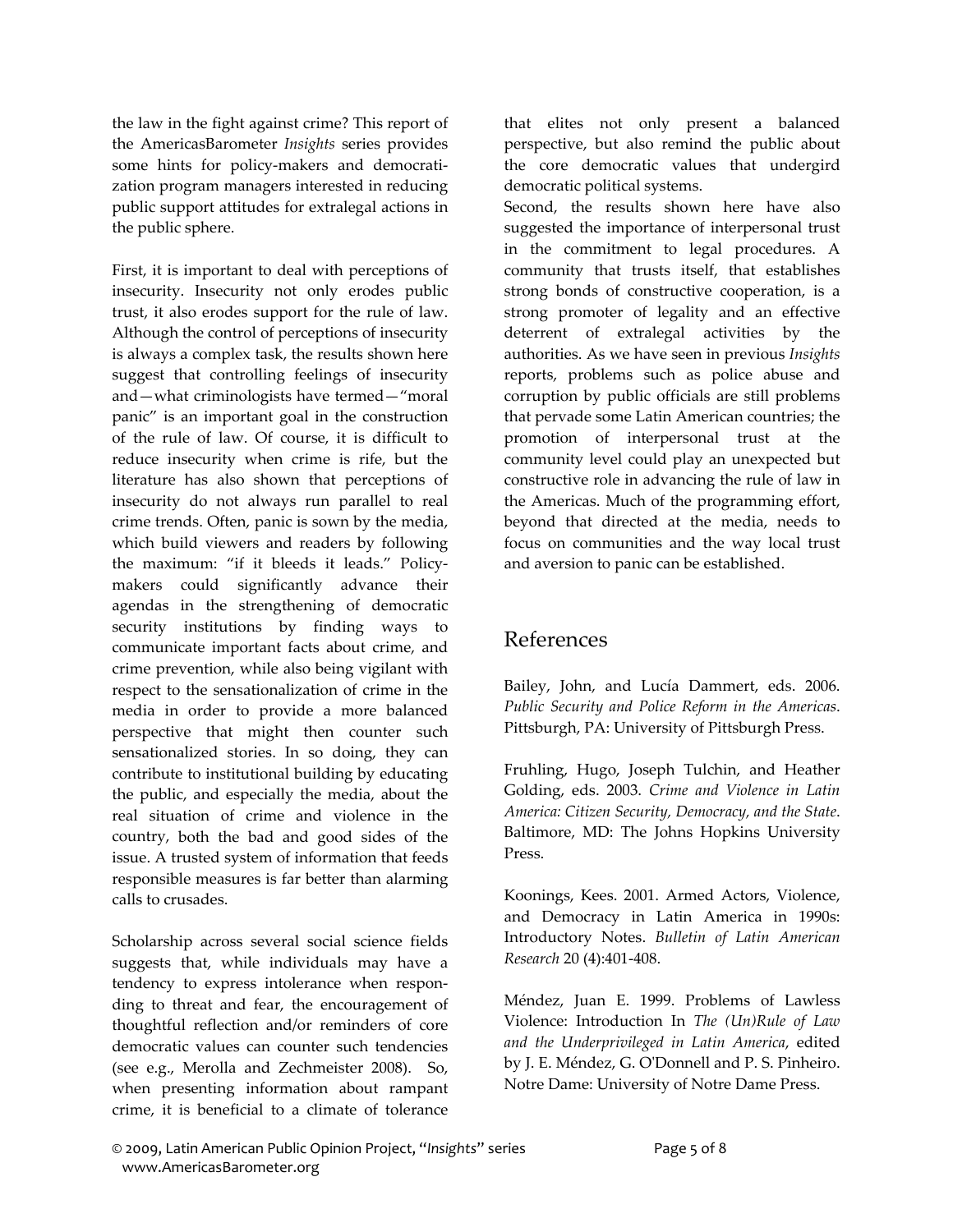Merolla, Jennifer, and Elizabeth J. Zechmeister. Forthcoming. *Democracy at Risk: How Terrorist Threat Affect the Public.* Chicago: University of Chicago Press.

Whitehead, Laurence. 2002. *Democratization: Theory and Experience*. Oxford: Oxford University Press.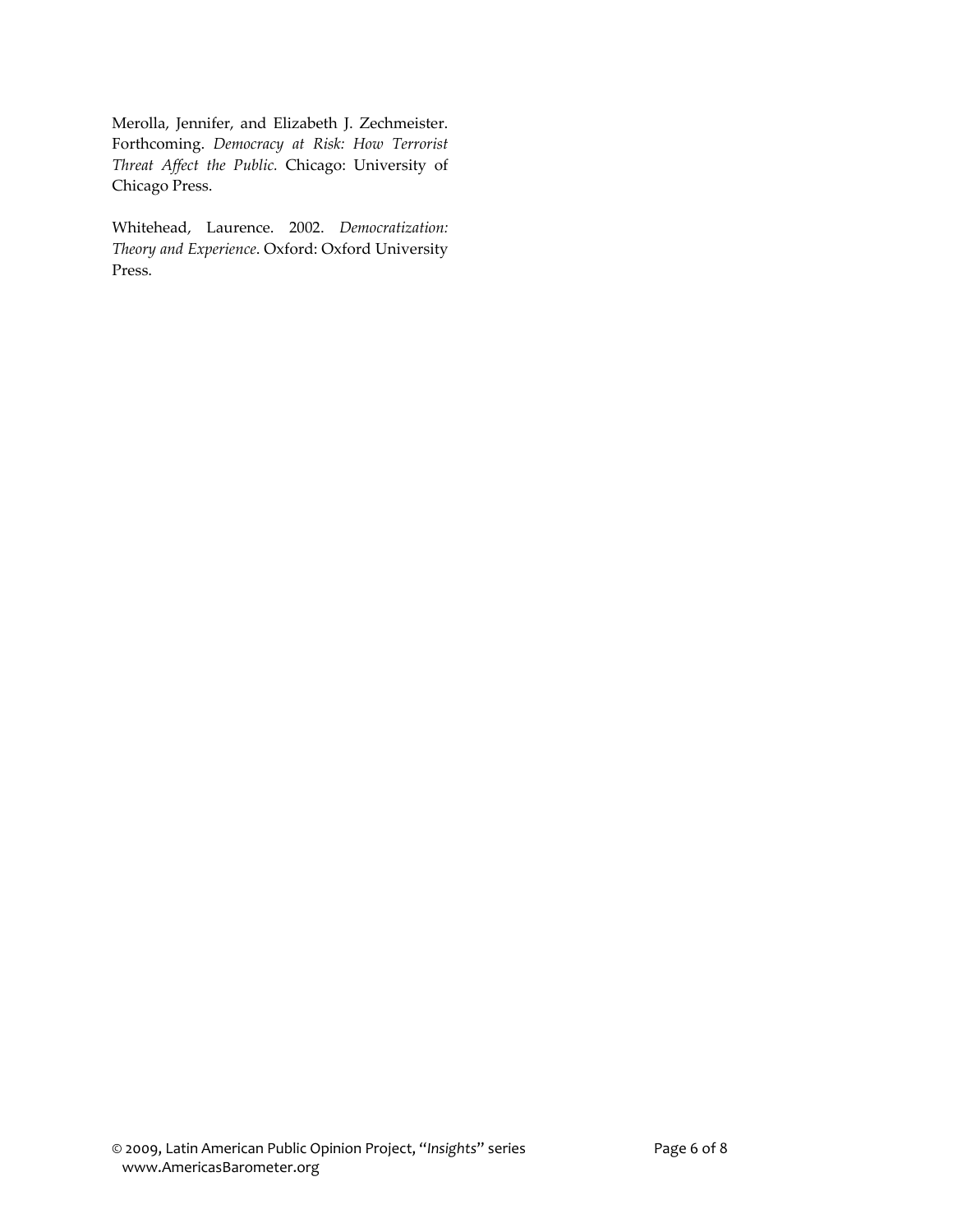### **Appendices**

#### **Table 1.**

### **Socio‐Demographic Determinants of Support for the Rule of Law in Latin America, 2008**

|                                | Authorities should respect the law |           |
|--------------------------------|------------------------------------|-----------|
|                                | Coefficients                       | (t)       |
| Primary Education              | $-0.055$                           | $(-1.82)$ |
| Secondary Education            | $-0.134*$                          | $(-3.81)$ |
| <b>Higher Education</b>        | $-0.040$                           | $(-1.30)$ |
| Female                         | $0.031*$                           | (2.51)    |
| Age                            | $0.058*$                           | (3.42)    |
| How many children do you have? | $0.071*$                           | (4.11)    |
| Wealth                         | $-0.041*$                          | $(-2.30)$ |
| Size of City/Town              | 0.000                              | (0.02)    |
| Mexico                         | $0.162*$                           | (7.14)    |
| Guatemala                      | $0.042*$                           | (2.24)    |
| El Salvador                    | 0.034                              | (1.81)    |
| Honduras                       | $-0.026$                           | $(-1.31)$ |
| Nicaragua                      | $-0.037$                           | $(-1.68)$ |
| Costa Rica                     | $0.052*$                           | (2.67)    |
| Panama                         | $0.105*$                           | (5.33)    |
| Colombia                       | $0.119*$                           | (5.95)    |
| Ecuador                        | $0.054*$                           | (2.01)    |
| Bolivia                        | $0.118*$                           | (4.42)    |
| Peru                           | $0.044*$                           | (2.07)    |
| Paraguay                       | 0.006                              | (0.32)    |
| Chile                          | 0.011                              | (0.65)    |
| <b>Brazil</b>                  | $0.172*$                           | (7.29)    |
| Venezuela                      | $0.152*$                           | (6.01)    |
| Argentina                      | $0.111*$                           | (5.00)    |
| Dominican Republic             | $0.115*$                           | (6.28)    |
| Haiti                          | $0.238*$                           | (8.21)    |
| <b>Jamaica</b>                 | $0.354*$                           | (13.36)   |
| Belize                         | $0.170*$                           | (9.13)    |
| Constant                       | $0.455*$                           | (24.53)   |
|                                |                                    |           |
| F                              | 26.59                              |           |
| Number of Obs.                 | 32967                              |           |
| * $p<0.05$                     |                                    |           |